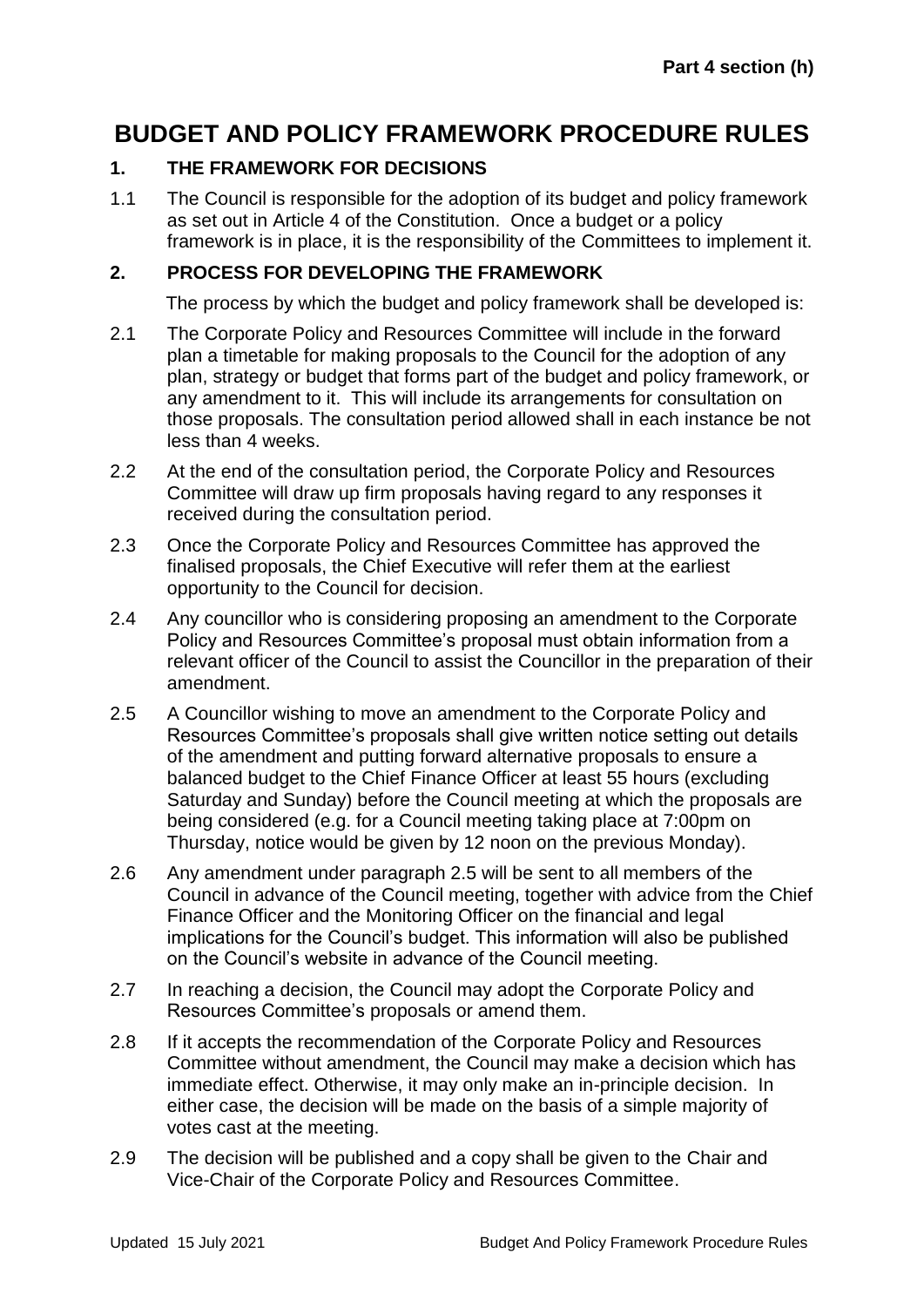- 2.10 An in-principle decision will automatically become effective 5 working days after the day a copy of the Council's decision is given to the Chair and Vice-Chair of the Corporate Policy and Resources Committee, unless the that Chair and Vice-Chair inform the Chief Executive in writing within the 5 working days that the Corporate Policy and Resources Committee objects to the decision becoming effective and provide reasons why. The objection notice must be confirmed by a simple majority of the members of the Corporate Policy and Resources Committee
- 2.11 In that case, the Chief Executive will call a Council meeting to take place within 7 working days of receipt of the Chair and Vice-Chair of the Corporate Policy and Resources Committee's notification of objection. The Council will re-consider its decision and the written submission of the Corporate Policy and Resources Committee at that meeting. The Council may
	- i) approve the Corporate Policy and Resources Committee original recommendation by a simple majority of votes cast at the meeting; or
	- ii) approve a different decision which does not accord with the original recommendation of the Corporate Policy and Resources Committee by a simple majority.
- 2.12 The decision shall then be published and shall have immediate effect;
- 2.13 In approving the budget and policy framework, the Council will also specify any changes to the extent to which the Corporate Policy and Resources Committee may vire within the budget, incur supplementary expenditure or make in year changes to the policy framework in accordance with paragraphs 5, 6 and 7 of these Rules. Any other changes are reserved to the Council.
- 2.14 Where the Corporate Policy and Resources Committee submits to the Council before 28 February in any year:
	- (a) estimates of the amounts to be aggregated in making a calculation (whether originally or by way of substitute) in accordance with any of sections 31A to 37 or 42A to 49, of the Local Government Finance Act 1992;
	- (b) estimates of other amounts to be used for the purposes of such a calculation;
	- (c) estimates of such a calculation; or
	- (d) amounts required to be stated in a precept under Chapter IV of Part I of the Local Government Finance Act 1992,

and the Council does not accept them, the procedure in rules 2.9 to 2.12 will apply.

- 2.15 When reconsidering its decision following any submission from the Corporate Policy and Resources Committee, the Council when making calculations in accordance with the sections referred to in rule 1.13 or issuing a precept under Chapter IV of Part 1 of the Local Government Finance Act 1992 will take into account:
	- (a) any amendments to the estimates or amounts that are included in any revised estimates or amounts;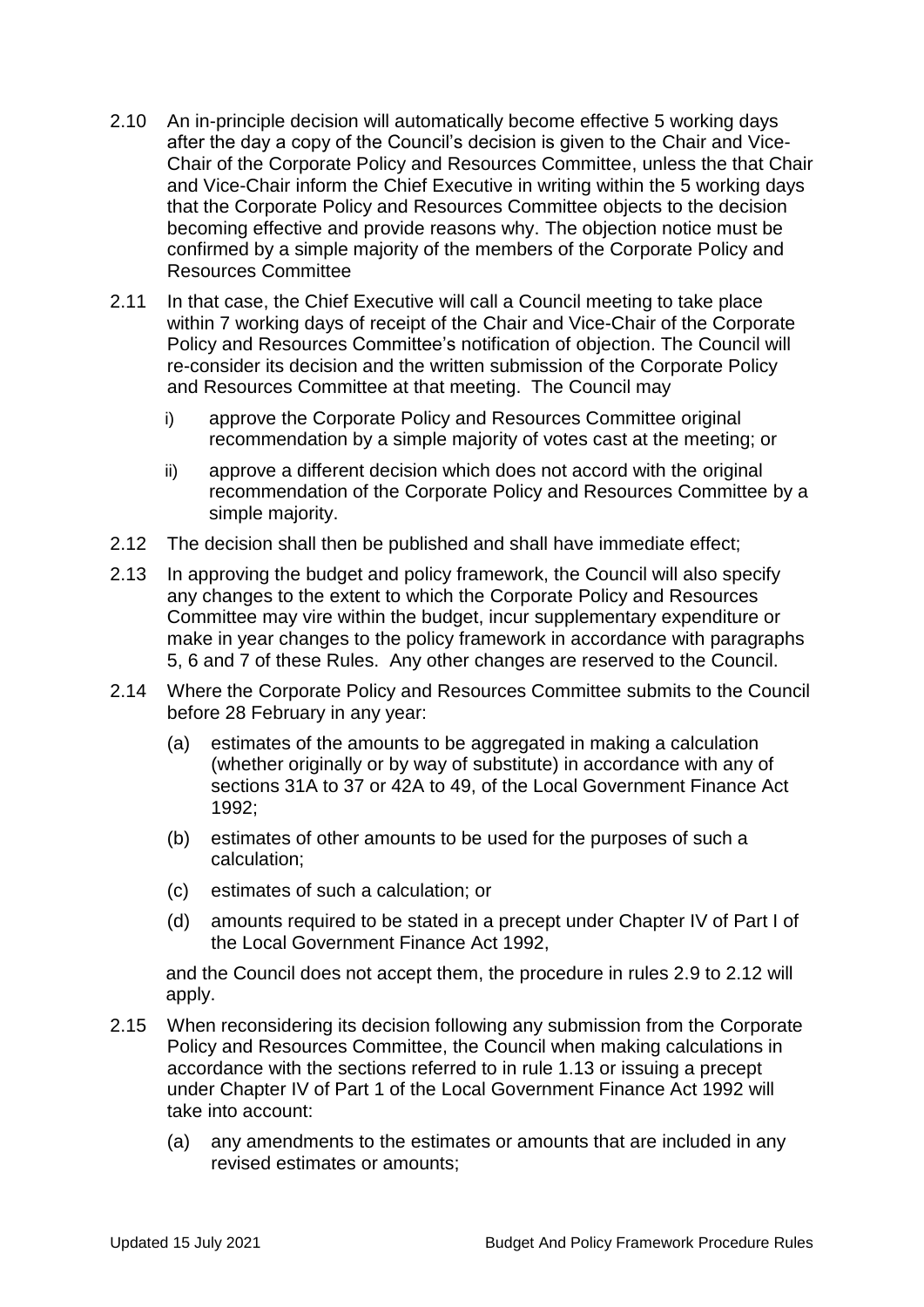- (b) the Corporate Policy and Resources Committee's reasons for those amendments;
- (c) any disagreement that the Corporate Policy and Resources Committee has with any of the Council's objections; and
- (d) the Corporate Policy and Resources Committee's reasons for that disagreement.

### **3. DECISIONS OUTSIDE THE BUDGET OR POLICY FRAMEWORK**

- 3.1 Subject to the provisions in paragraph 5, 6 and 7, the Corporate Policy and Resources Committee and any staff or joint arrangements discharging Corporate Policy and Resources Committee's functions may only take decisions which are in line with the budget and policy framework. If any of these bodies or persons wishes to make a decision which is contrary to the policy framework, or contrary to or not wholly in accordance with the budget approved by Council, then that decision may only be taken by the Council, subject to paragraph 4 below.
- 3.2 If the Corporate Policy and Resources Committee and any staff or joint arrangements discharging Corporate Policy and Resources' functions are minded to make such a decision, they shall take advice from the Monitoring Officer and/or the Chief Finance Officer to establish whether the decision they want to make would be contrary to the policy framework, or contrary to or not wholly in accordance with the budget. If the advice of the Monitoring Officer and / or the Chief Finance Officer is that the decision would not be in line with the existing budget and/or policy framework, then the decision must be referred by that body or person to the Council for decision, unless the decision is a matter of urgency, in which case the provisions in paragraph 4 shall apply.

### **4. URGENT DECISIONS OUTSIDE THE BUDGET OR POLICY FRAMEWORK**

4.1 The Corporate Policy and Resources Committee may take a decision which is contrary to the Council's policy framework or contrary to or not wholly in accordance with the budget approved by Council if the decision is a matter of urgency. However, the decision may only be taken

If it is not practical to convene a quorate meeting of the Council

- 4.2 The reasons why it is not practical to convene a quorate meeting of Council and the decision being taken as a matter of urgency must be noted on the record of the decision.
- 4.3 Following the decision, the decision taking body or person will provide a full report to the next available Council meeting explaining the decision, the reasons for it and why the decision was treated as a matter of urgency.

### **5. EXPENDITURE SUPPLEMENTARY TO THE BUDGET**

5.1 The Council sets the budget but recognises the need for flexibility. It is authorised:

The Chief Finance Officer in consultation with the Chair and Vice Chair of Corporate Policy and Resources Committee is authorised to approve a total supplementary expenditure in a year not exceeding 5% of the approved Net Revenue Budget, and £20,000 on any approved capital scheme.